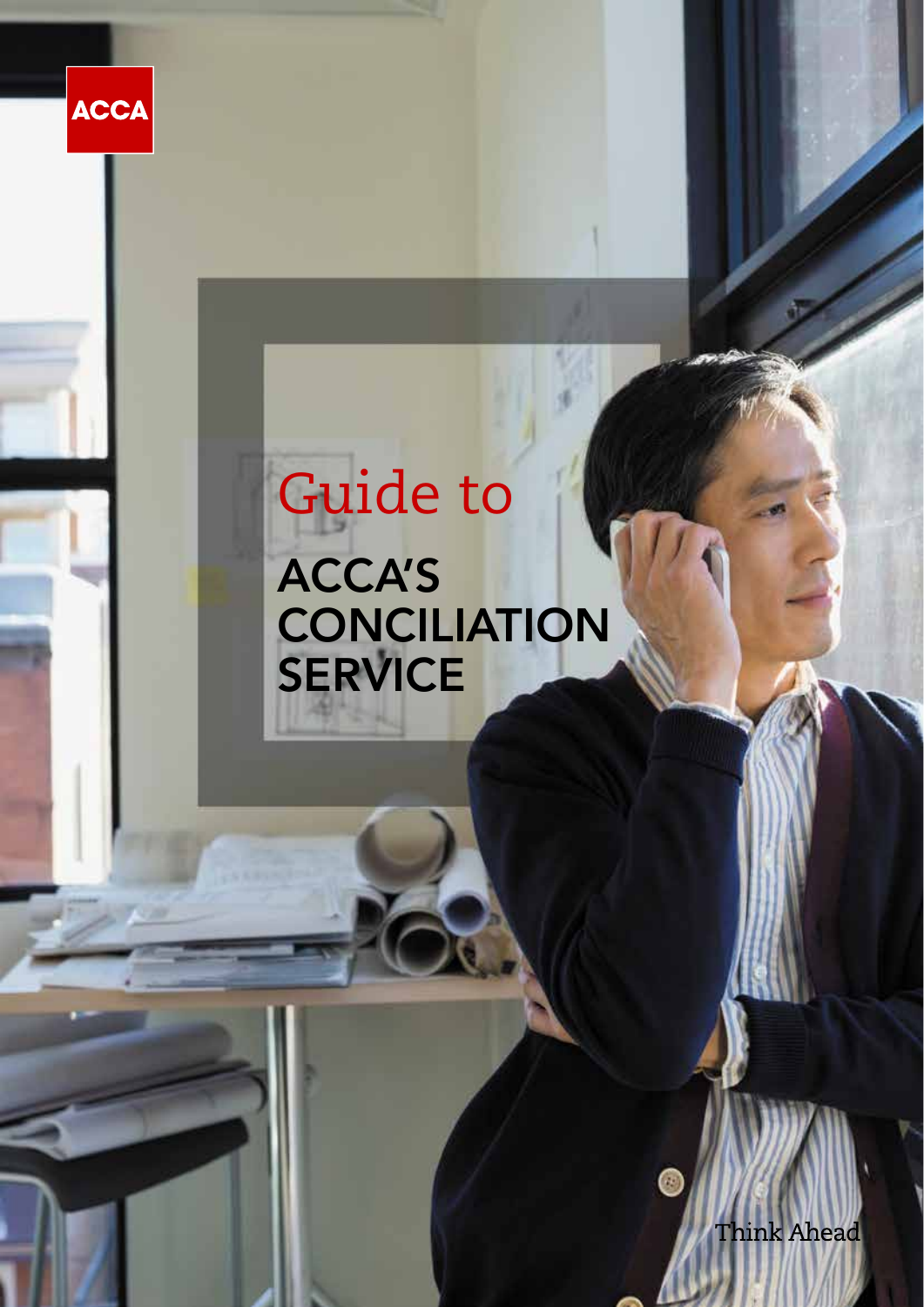# **Contents**

| Introduction                             | 3              |
|------------------------------------------|----------------|
| Overview                                 | 3              |
| <b>ACCA Conciliation Service</b>         | $\overline{4}$ |
| Access to ACCA's Conciliation Service    | 5              |
| Grounds for complaint rejection          | 6              |
| Expertise, independence and impartiality | 7              |
| The process                              | 8              |
| The impact of conciliation               | 10             |
| Further information                      | 11             |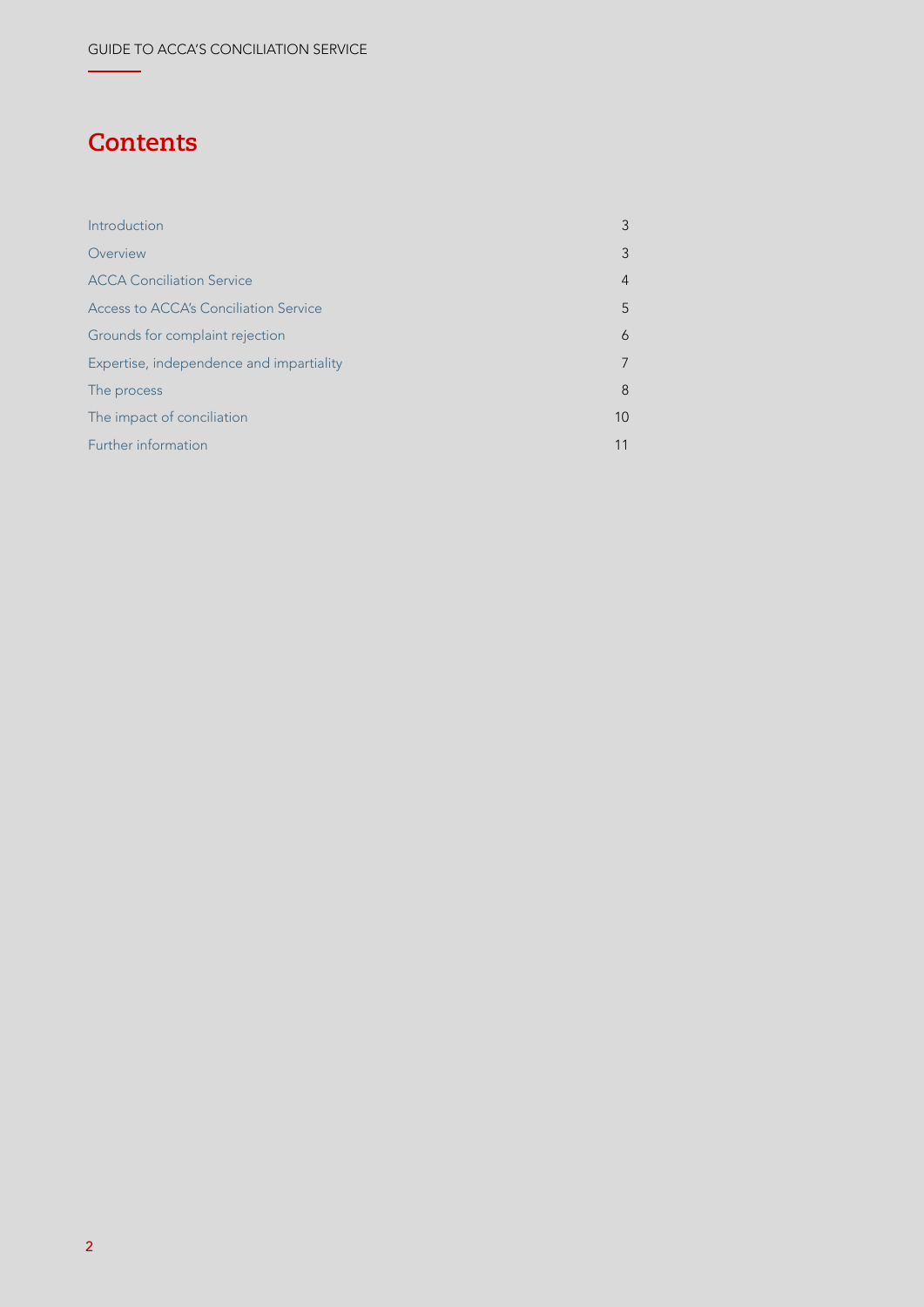### <span id="page-2-0"></span>**Introduction**

**This guide aims to assist complainants and members to understand ACCA's Conciliation Service procedure, within the complaints and disciplinary process. If there is any conflict between this guide and the** *ACCA Rulebook***, the latter shall take precedence. The** *ACCA Rulebook* **can be found on our website at [www.accaglobal.com](http://www.accaglobal.com)**

This guide is up to date as at 1 January 2022. The next edition is due to be issued on 1 January 2023.

Any reference to 'member' should be read to include all members, students, affiliates and firms, unless the contrary is indicated.

### **Overview**

#### MAKING A COMPLAINT TO ACCA

Before raising a complaint with ACCA, the complainant should first lodge a formal written complaint with the member in question. ACCA regulations require firms to have in place internal complaints-handling procedures. The complaint should be investigated by a person of seniority within the firm who, where possible, has not been directly involved in the matter. Please use the template 'lodging a complaint with a member or firm' available on the [Making a Complaint about an ACCA Member](https://www.accaglobal.com/uk/en/footertoolbar/contact-us/make-a-complaint-about-an-acca-member.html)' section of our website. Please note that we will not ordinarily consider a complaint, unless this route has been exhausted.

If the firm have not resolved the dispute after four weeks, the complainant may lodge a complaint with ACCA using our [Complaint Form](https://www.accaglobal.com/content/dam/ACCA_Global/disc/complain/complaint-form.pdf)<sup>2</sup>. Complaints not submitted on our standardised complaint form, may result in the consideration of the complaint being delayed. To avoid delays, please ensure that you answer all questions on the form and attach a copy of all your complaint correspondence with the firm and copies (not originals) of all other relevant documents which support your complaint. Please submit your completed complaint form by email to [complaintassessment@accaglobal.com](mailto:complaintassessment%40accaglobal.com?subject=)

Or by post to:

ACCA, Assessment Department The Adelphi 1/11 John Adam Street London WC2N 6AU

Please note that we may be unable to proceed with your complaint if you fail to provide supporting documentation, or if you do not confirm that you will be willing to give evidence at any future disciplinary hearing if asked to do so.

If you would like some advice prior to submitting a complaint form to ACCA, please contact the Assessment Department on: +44 (0)20 7059 5000.

<sup>1</sup> <https://www.accaglobal.com/uk/en/footertoolbar/contact-us/make-a-complaint-about-an-acca-member.html>

<sup>2</sup> [https://www.accaglobal.com/content/dam/ACCA\\_Global/disc/complain/complaint-form.pdf](https://www.accaglobal.com/content/dam/ACCA_Global/disc/complain/complaint-form.pdf)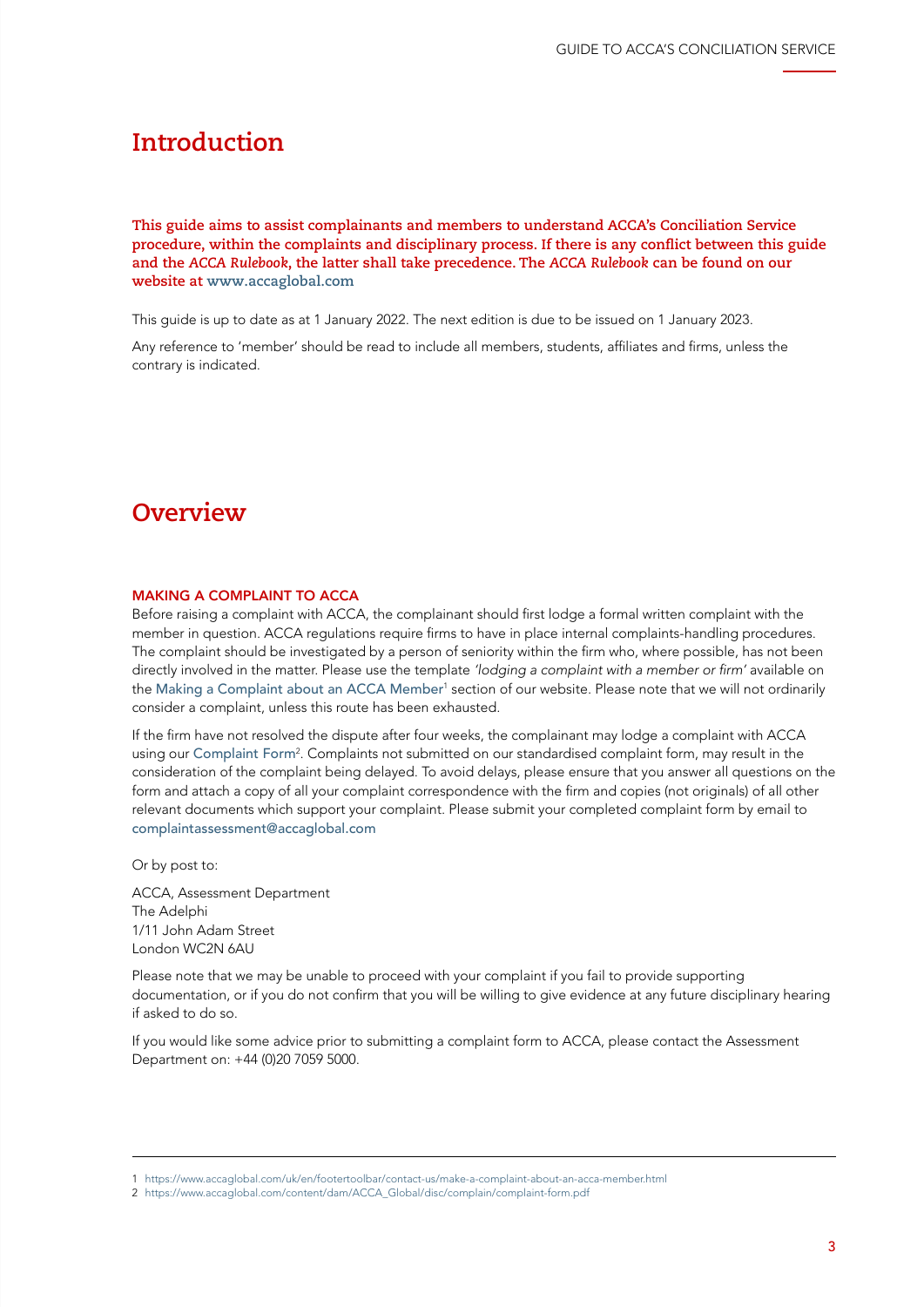### <span id="page-3-0"></span>**ACCA Conciliation Service**

#### RECOGNISED ADR PROVIDER

ACCA is recognised as an ADR (Alternative Dispute Resolution) provider by the UK Chartered Trading Standards Institute. [View a complete list of ADR entities published by the European Commission](https://ec.europa.eu/consumers/odr/main/index.cfm?event=main.home.chooseLanguage) $^3\!$ 

ACCA is also listed as a Dispute Resolution Body on the Online Dispute Resolution website accessible to EU consumers and traders and managed by the European Commission. If you have a complaint about goods or services you bought online in an EU country please view this list of [Dispute Resolution Bodies](https://ec.europa.eu/consumers/odr/main/index.cfm?event=main.home.chooseLanguage) $^{\rm 4}$ .

ACCA offers conciliation to help resolve complaints which are unlikely to lead to disciplinary action. When seeking to resolve complaints, ACCA will have regard to matters of public interest and the *ACCA Rulebook*, which includes ACCA's code of ethics and conduct which our members are bound to abide by.

#### WHAT IS CONCILIATION?

Conciliation is a flexible process that involves negotiation and discussion between the member and complainant with a conciliator assisting. It allows both parties to settle a problem and reach a satisfactory outcome. The conciliator assists both parties as he or she acts neither for the member nor the complainant, and seeks to find a solution which is acceptable to both.

ACCA's conciliation process is primarily telephone-based but can be conducted in writing if necessary. Both parties are required to engage in the procedure and a conciliatory approach is utilised in order to assist the parties in their disagreement. However, due to the fact that ACCA is a regulator, the investigations officer will also consider whether any breaches of our rules have occurred.

#### ADVANTAGES OF CONCILIATION

When people are in dispute with each other, it is sometimes difficult for them to step back from the situation and take stock. As a neutral party, the investigations officer is able to take an objective view and suggest solutions. A negotiated outcome is likely to be more satisfactory to both parties and often has the advantage of avoiding legal action.

Conciliation can be hugely helpful in resolving complaints that seem unresolvable. The process allows the parties to talk directly to the conciliator in order to express not only their complaint but also the consequences of an alleged error or lack of care.

In addition, conciliation can facilitate a practical resolution to a complaint. For example, whilst a complainant may feel incredibly frustrated by a member's failure to provide their new accountant with books and records, and want the member punished for their behaviour, this is not going to solve the immediate problem. In this situation, the conciliator would contact the member and remind them of their obligation to provide this information. Following the provision of the information, the conciliator would then consider whether the delay in providing the information has resulted in a breach of ACCA rules and whether any disciplinary action is warranted.

<sup>3</sup> <https://ec.europa.eu/consumers/odr/main/index.cfm?event=main.home.chooseLanguage>

<sup>4</sup> <https://ec.europa.eu/consumers/odr/main/index.cfm?event=main.home.chooseLanguage>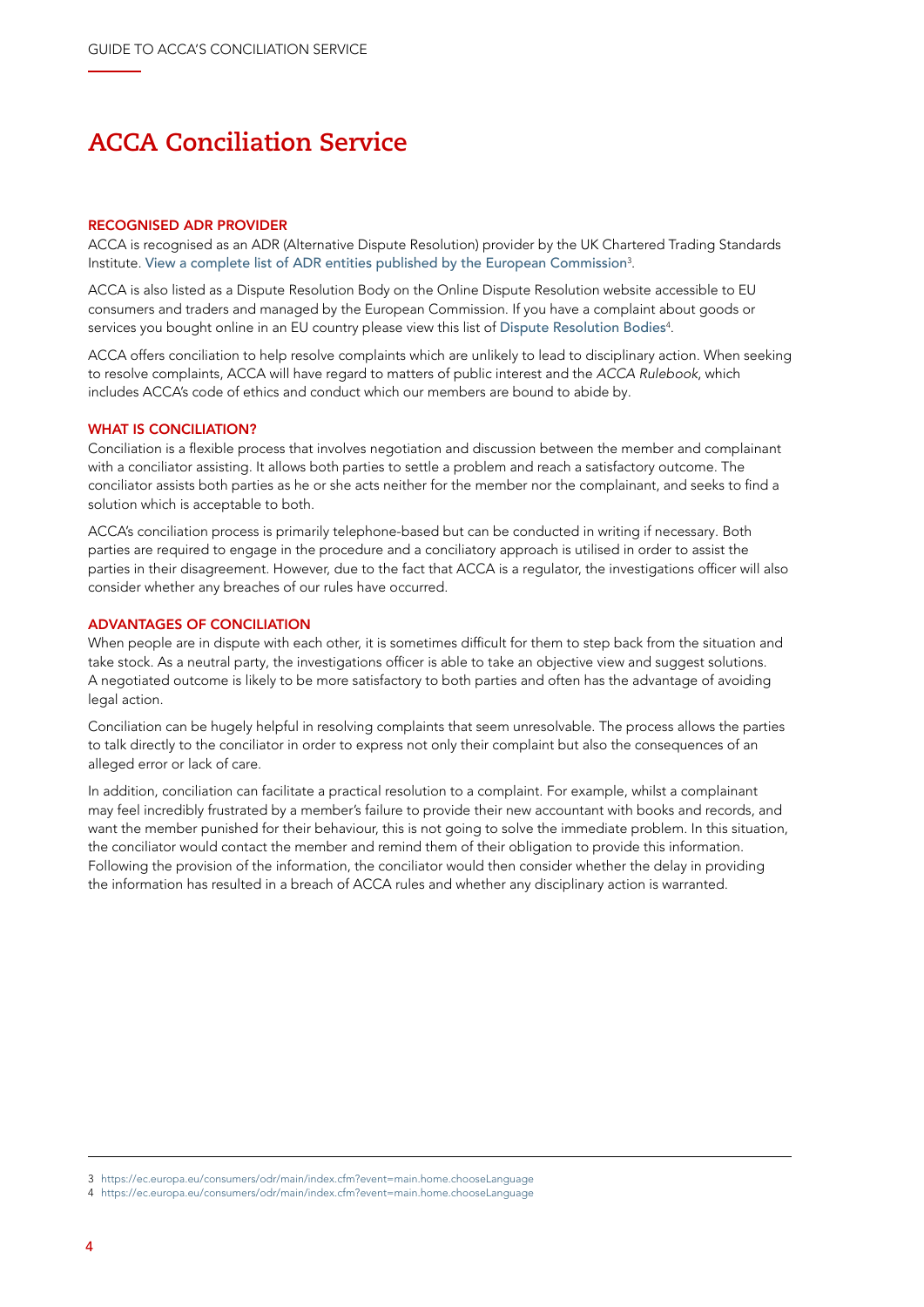## <span id="page-4-0"></span>**Access to ACCA's Conciliation Service**

#### IS CONCILIATION APPROPRIATE FOR ALL COMPLAINTS?

When a complaint is lodged with ACCA about a member, the assessment manager will assess the complaint for any aspects which may be appropriate for conciliation and a member of the conciliation service will contact you shortly thereafter to discuss your complaint with you. Examples of areas that the conciliation service can assist with are fee disputes, dissatisfaction with the level of client care and problems when moving to a new accountant. If a complaint would benefit from conciliation and is retained by the conciliation service, it does not mean that it is less important than other complaints, but simply that it can be handled in a different way.

Further information in respect of ACCA's complaint assessment procedures can be found on the ACCA website [FAQs about complaint assessment](https://www.accaglobal.com/uk/en/footertoolbar/contact-us/make-a-complaint-about-an-acca-member/faqs-about-complaint-assessment.html)<sup>5</sup>.

#### COST

The Conciliation Service is free of charge. All we ask is that the parties to conciliation make themselves available to the process and provide evidence promptly when requested. As the conciliation process is free to all parties, we do not award costs at the end of the process.

#### REPRESENTATION

Neither party to ACCA's conciliation process is obliged to obtain independent advice or be represented or assisted by a third party (eg, appoint a lawyer or a legal advisor), although they may choose to do so.

Parties are not prevented from their right to independent advice or to be represented or assisted by, for example, a friend at any stage of the process should they want to.

#### CROSS-BORDER DISPUTES

ACCA is able to accept complaints relating to both domestic and cross-border disputes, where at the time of engagement, the member is established in one country (eg, UK) and the complainant is resident in another (eg, France).

ACCA is also able to receive complaints referred to us through the EU online dispute resolution platform (ODR). The ODR is an EU mechanism for directing disputes regarding online purchases to the appropriate approved ADR provider.

#### LANGUAGE

Whilst ACCA is able to accept an initial complaint in any language, we are currently only able to offer conciliation in English.

Please note that if a complaint is considered to be a matter of misconduct, the matter would be referred to our investigation department who would investigate regardless of language.

<sup>5</sup> <https://www.accaglobal.com/uk/en/footertoolbar/contact-us/make-a-complaint-about-an-acca-member/faqs-about-complaint-assessment.html>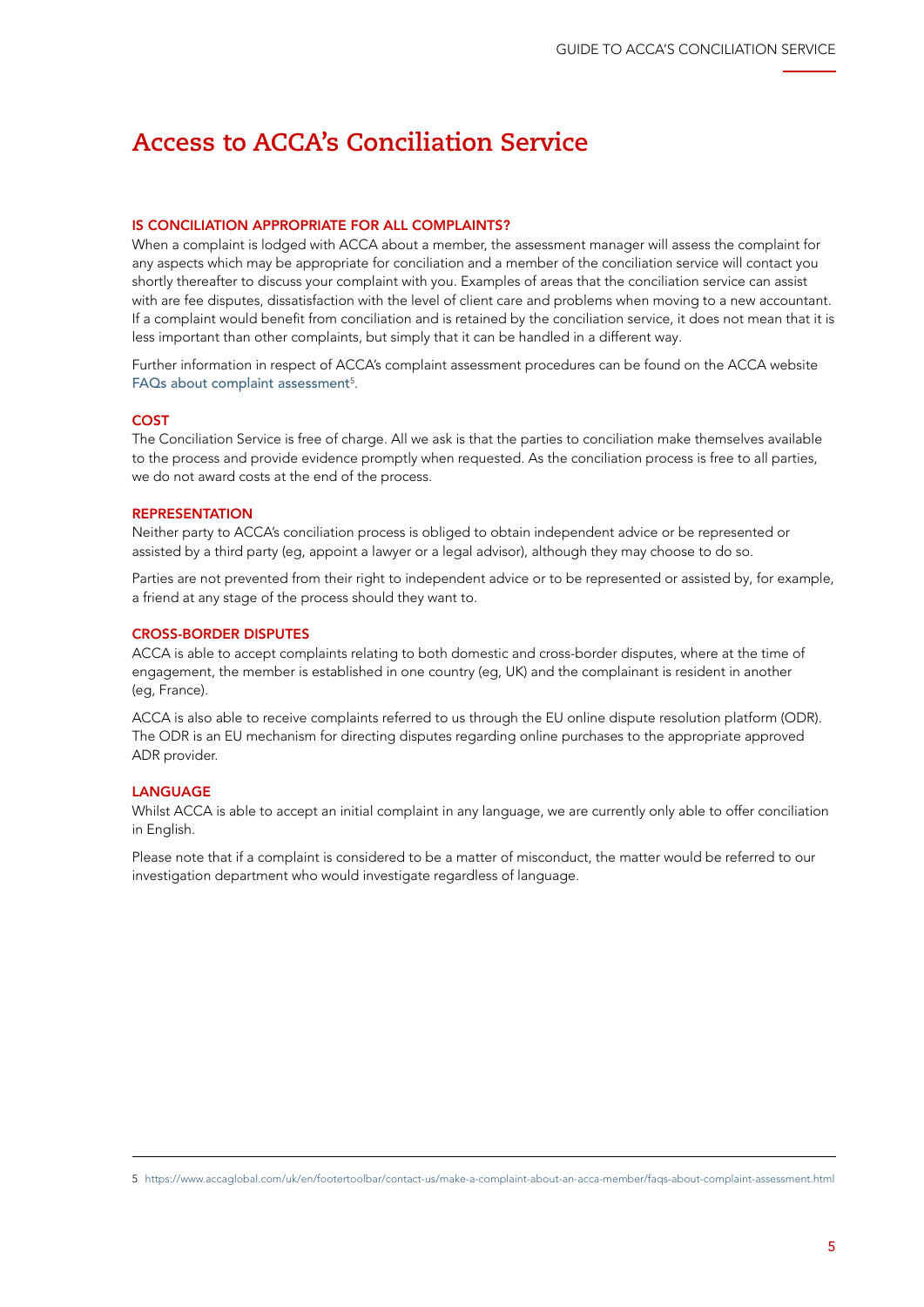# <span id="page-5-0"></span>**Grounds for complaint rejection**

#### ACCA POLICY

ACCA acts in the public interest and we are obliged to utilise our resources efficiently and effectively to achieve that purpose. We are committed to the principles of good regulation, which require us to discharge our public interest obligations in a manner which is proportionate, consistent, transparent, targeted and accountable.

With the above in mind, ACCA operates a policy whereby certain complaints will not be considered appropriate for conciliation or investigation as a matter of policy or because they fall outside of our jurisdiction:

- Complaints will not usually be referred for conciliation or investigation if more than twelve months have passed since the grounds of complaint arose, and a firm's internal-complaints process has come to an end. The end of a firm's internal-complaints process should be marked by a final response letter/deadlock letter from the firm. This twelve month policy will not apply in instances where ACCA considers that the allegations amount to misconduct and/or it is in the public interest to investigate the matter complained of.
- Complaints lodged in stages.
- Complaints which should be raised direct with our member before being raised with ACCA.
- Complaints which do not engage ACCA's Code of Ethics and Conduct.
- Complaints which are, or ought properly to be, the subject of proceedings in another forum eg, commercial or employment disputes.
- Complaints that a member has committed a criminal offence, where there is no conviction.
- Complaint that a member has lied or attempted to mislead in the course of court or tribunal proceedings.
- Complaints about members of other accountancy bodies.
- Complaints that a member is taking or is threatening to take legal action.

Further detailed information can be found within our published policy document: [Complaints – ACCA](https://www.accaglobal.com/content/dam/ACCA_Global/disc/complain/complaints-ACCA-will-investigate.pdf)  [investigates](https://www.accaglobal.com/content/dam/ACCA_Global/disc/complain/complaints-ACCA-will-investigate.pdf)<sup>6</sup> document (PDF format, 39 KB).

#### RIGHT TO MAKE FURTHER REPRESENTATIONS

If ACCA decides not to accept a complaint for conciliation or investigation, the complainant will be provided with the reasons for our refusal and an opportunity to provide further reasons (representations) and/or evidence as to why the matter should be conciliated or investigated. In order for ACCA to reconsider the complaint, the complainant is required to provide their further representations within 30 days of ACCA's refusal notification.

Any further representations will then be considered in consultation with another manager who has not previously had conduct of the complaint. If those further representations are accepted, the matter will be referred for either conciliation or investigation. If they are not, you will be informed and the decision will be deemed final.

The member will be provided with a copy of the complaint and if appropriate, asked to comment. They will also be advised of the reason for the rejection and that an opportunity for further representations has been provided.

<sup>6</sup> [https://www.accaglobal.com/content/dam/ACCA\\_Global/disc/complain/complaints-ACCA-will-investigate.pdf](https://www.accaglobal.com/content/dam/ACCA_Global/disc/complain/complaints-ACCA-will-investigate.pd)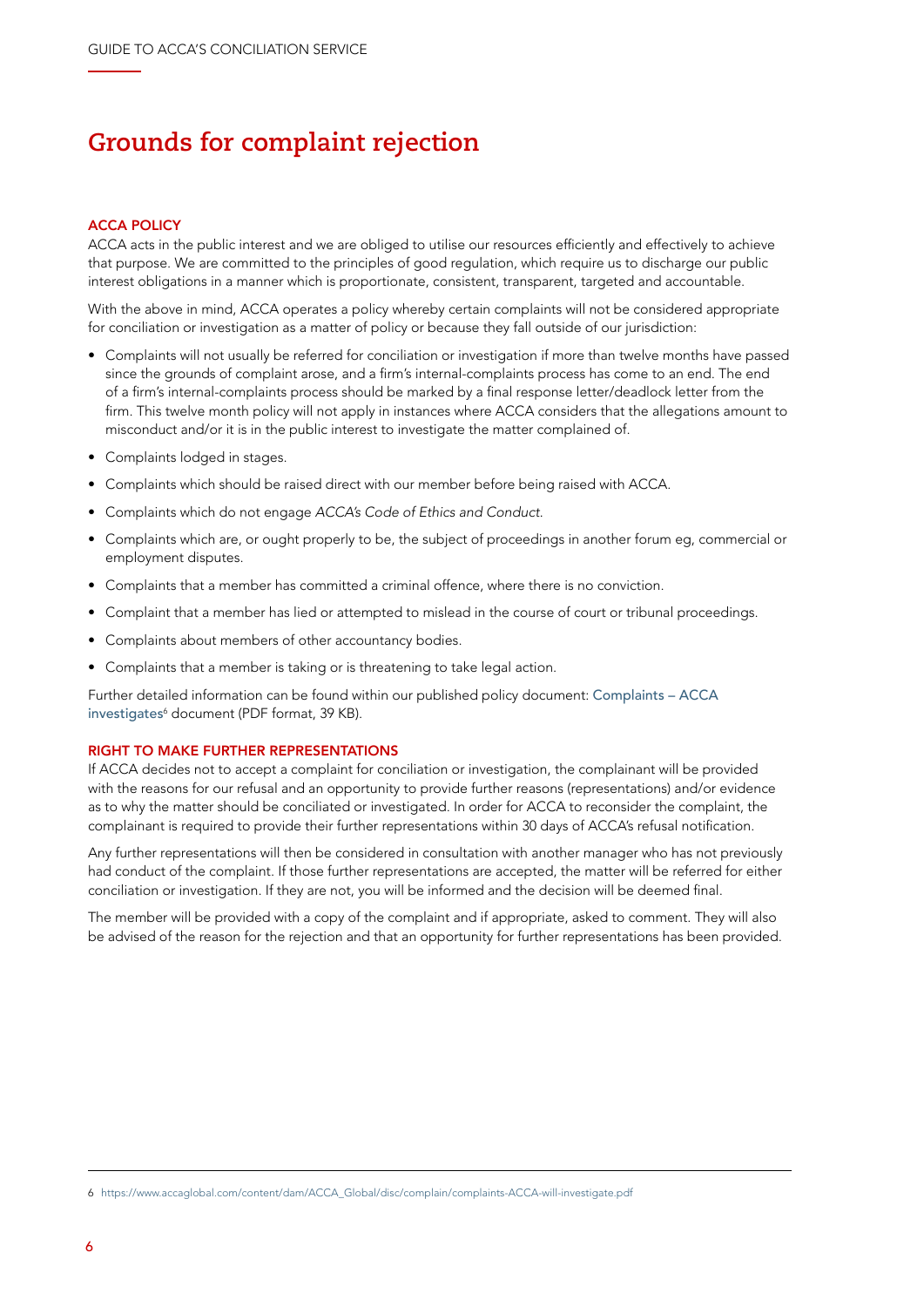# <span id="page-6-0"></span>**Expertise, independence and impartiality**

#### CONCILIATION SERVICE STAFF

The Conciliation Service is comprised of five ADR officials and consists of one manager and four senior investigatiors (case handlers), all of which have been appointed on a permanent basis after a rigorous interview to check competency.

Each member of the team is either legally qualified and/or an accredited mediator. Their role is both regulatory and conciliatory, in that they are obliged to ensure that our members are operating within the confines of ACCA rules and regulations, whilst also attempting to conciliate the complaint.

ACCA acts in the public interest and no investigations officer will discharge their duties in a manner which is biased to either party to the complaint or their representatives.

#### CONFLICTS OF INTEREST

When a complaint is allocated to an investigations officer within the Conciliation Service, the investigations officer will consider whether they have any connection with anyone involved in the complaint or a body referred to in the complaint, and if so, they will disclose the same immediately.

The investigations officer will remain alert to the possibility of a potential conflict of interest arising during the period of their involvement in a dispute, and the obligation to disclose any conflict will continue throughout the lifetime of the conciliation process.

Where it is identified that the investigations officer has a conflict of interest, the complaint file will be reassigned to another investigations officer within the Conciliation Service. If it is not possible to re-assign the complaint within the Conciliation Service, the complaint file will be passed to an investigations officer within the Investigations Department. Alternatively, the parties may wish to explore ADR through an external organisation.

#### PRINCIPLES AND CONSIDERATIONS

ACCA acts in the public interest and in accordance with the principles of better regulation, which are enshrined within the Legislative and Regulatory Reform Act 2006. ACCA strives to take effective and proportionate disciplinary action, where appropriate, while carrying out procedures that are consistent and transparent.

ACCA acts within a framework of policy and procedural guidelines, to determine how best to apply the principles of better regulation in connection with the discharge of its regulatory responsibilities.

While seeking to resolve a dispute, the Conciliation Service will take into account the following non-exhaustive factors:

- The seriousness of the complaint(s)/allegations(s) made
- Any previous complaint/disciplinary history pertaining to the member
- ACCA's Code of Ethics and Conduct and other relevant provisions of the *ACCA Rulebook*
- Continuing and/or future risk to the public
- Any statutory activities involved
- Jurisdiction shared with another regulator
- The public interest.

<sup>7</sup> [https://www.accaglobal.com/content/dam/ACCA\\_Global/disc/complain/complaints-ACCA-will-investigate.pdf](https://www.accaglobal.com/content/dam/ACCA_Global/disc/complain/complaints-ACCA-will-investigate.pd)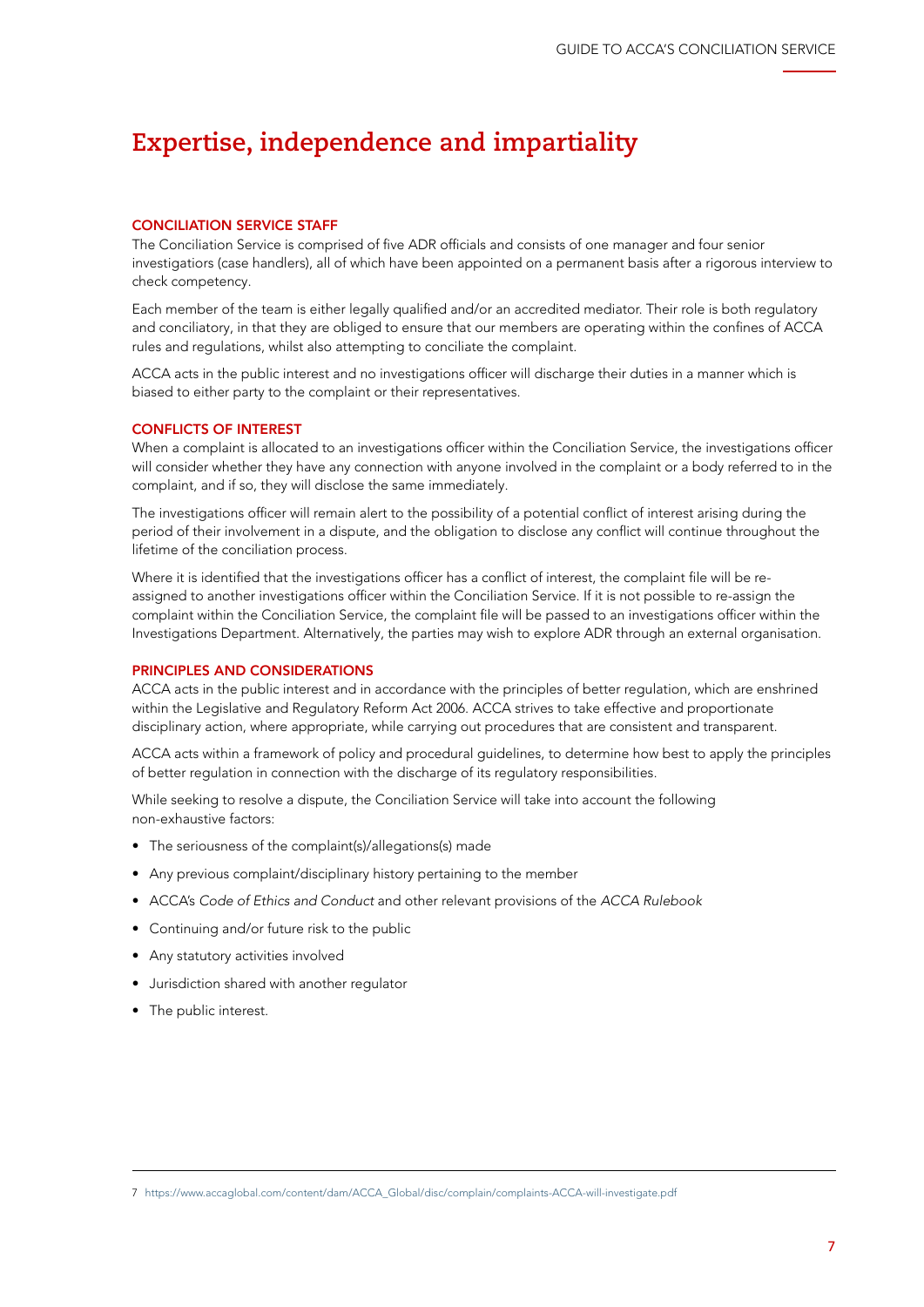### <span id="page-7-0"></span>**The process**

#### TYPES OF COMPLAINTS WE CONCILIATE

ACCA considers complaints about its members and will attempt to conciliate matters between parties where it considers it appropriate to do so.

The type of complaints considered appropriate for conciliation, can range from client care issues, fee disputes, competence and due care, provision of handover information and professional behaviour issues. It is not possible to provide an exhaustive list of the types of complaints considered appropriate, as each complaint is considered on its own unique facts.

For more general guidance on the types of complaints considered by ACCA, please download the [Complaints](https://www.accaglobal.com/content/dam/ACCA_Global/disc/complain/complaints-ACCA-will-investigate.pdf)  [ACCA Investigates](https://www.accaglobal.com/content/dam/ACCA_Global/disc/complain/complaints-ACCA-will-investigate.pdf)<sup>7</sup> document (PDF format, 39 KB). This document also sets out the grounds on which ACCA can refuse to accept a complaint for conciliation or investigation.

#### THE CONCILIATION PROCESS

- The conciliation process is ordinarily conducted by telephone but can also be conducted in writing. The investigations officer will contact both parties in order to gain full background information and an understanding of what the complainant is hoping to achieve. The complainant will be required to inform the investigating officer of their full complaint during the initial phone call and provide supporting evidence if requested. Complaints added later may not be considered and delays in providing supporting evidence may result in the investigating officer being unable to assist.
- During the conciliation process the parties will be afforded the opportunity to express their points of view and upon request, the parties will be provided with the arguments, evidence and facts put forward by the other party. Parties will be provided with a reasonable amount of time (14 days) to provide information and comment on information received.
- Once the investigating officer has a clear picture of the problem, he or she will suggest possible ways of resolving it and will encourage the parties to adopt a practical approach.
- The investigating officer may need to remind the member of his or her obligations under ACCA's *Rulebook*. If the member is found to have breached a regulation, the investigating officer will require the breach to be rectified where appropriate.
- At the conclusion of the process, the investigating officer will confirm the outcome by telephone and in writing. Many cases are resolved successfully, however, sometimes parties are unwilling or unable to accept a solution and in such cases conciliation is considered to have been unsuccessful.

#### THE END OF CONCILIATION

After the conciliation process has concluded (whether successfully or unsuccessfully), if the investigating officer has identified that a breach of ACCA's rules or regulations has occurred, and it is not sufficiently serious to warrant disciplinary action, it will be stated when the case is closed. However, if there are any disciplinary issues indicated, such as serious breaches of regulations, the case will remain open and will be referred for investigation.

<sup>8</sup> [https://www.accaglobal.com/content/dam/ACCA\\_Global/disc/complain/Guide-to-complaints-and-disciplinary-procedures.pdf](https://www.accaglobal.com/content/dam/ACCA_Global/disc/complain/Guide-to-complaints-and-disciplinar)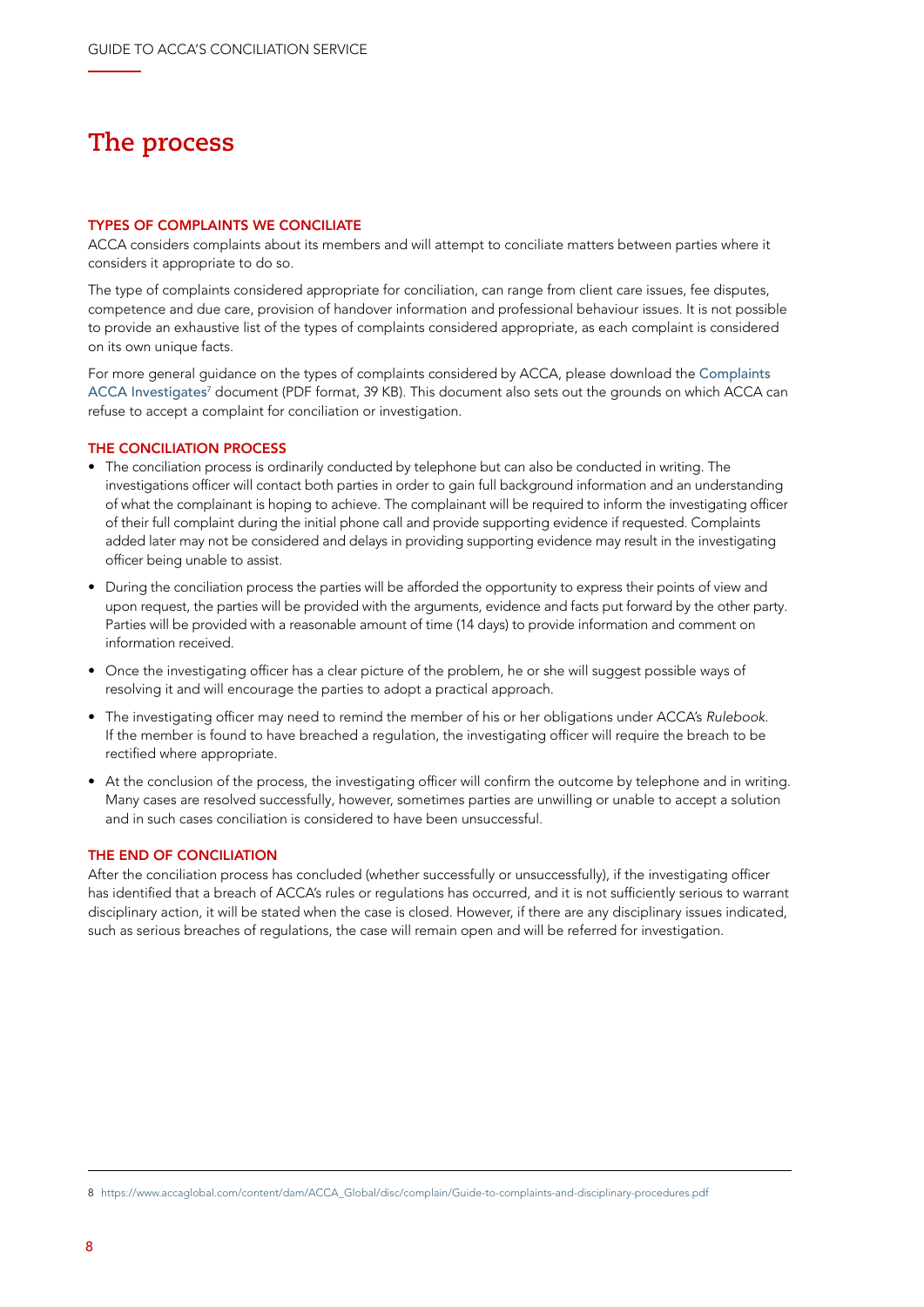**The process**

#### POSSIBLE CONCILIATION OUTCOMES

The parties will be advised in writing of the outcome of the conciliation process and will be provided with an explanation of the grounds on which the outcome is based.

- Closed Conciliation successful.
- Closed Conciliation unsuccessful (no case to answer/lack of evidence).
- Closed Conciliation successful/unsuccessful (case to answer) no disciplinary action taken but allegation recorded on the member's file for five years and may be taken into account if a subsequent complaint is received during this period.
- Referred for investigation.

#### RIGHT TO INDEPENDENT REVIEW

If the complaint is closed following unsuccessful conciliation, the parties may request that the investigating officer's decision be reviewed by an independent assessor. A request must be submitted in writing with detailed grounds for review within 30 days of notification of the decision. Further information on the role of the Independent assessor can be found in [Guide to ACCA's complaints and disciplinary process](https://www.accaglobal.com/content/dam/ACCA_Global/disc/complain/Guide-to-complaints-and-disciplinary-procedures.pdf)<sup>8</sup>. No right to independent review is available where a complaint has been successfully conciliated.

#### HOW LONG DOES IT TAKE TO CONCILIATE A COMPLAINT?

The conciliation process is predominately telephone based and as such, we are usually able to resolve complaints faster than a paper-based investigation. However, the resolution of a complaint in conciliation is highly dependent on the parties' willingness to engage in the process and how long it takes to receive a 'complete complaint file'.

On average complaints allocated to the Conciliation Service take four months to be resolved, from the time we receive a complaint, to the time that an outcome is reached.

Where a complaint requires further investigation, we aim to complete our investigation within six months of allocation. However, depending on the nature of the complaint the investigation may progress beyond this time scale.

#### COMPLETE COMPLAINT FILE

A complete complaint file means we have received all the relevant information relating to the dispute. This is not limited to information from the complainant and member, but also includes any technical advice, witness statements, external evidence etc.

The investigations officer will notify the parties in writing when we are in receipt of a complete complaint file, and further written notification of the outcome of conciliation will be provided to the parties (in writing) within 90 days of that notification.

#### RIGHT TO WITHDRAW FROM THE CONCILIATION PROCESS

ACCA's conciliation process is voluntary and neither party is obliged to partake in the process and is at liberty to withdraw from the process at any time. It is, however, important to note that a refusal to partake in the conciliation process will not result in an automatic referral of the complaint to the Investigations Department. As mentioned above, conciliators are also senior investigations officers and as such, whilst the conciliation process may have ceased, it is ACCA's decision as to where that resource is used most effectively.

#### THE EFFECT OF SUCCESSFUL CONCILIATION ON ACCA'S ABILITY TO DISCIPLINE A MEMBER

An agreement to settle does not excuse a member's conduct if it does not meet ACCA's standards. A member can still be liable to ACCA disciplinary action, even where conciliation has resulted in a successful outcome for the parties.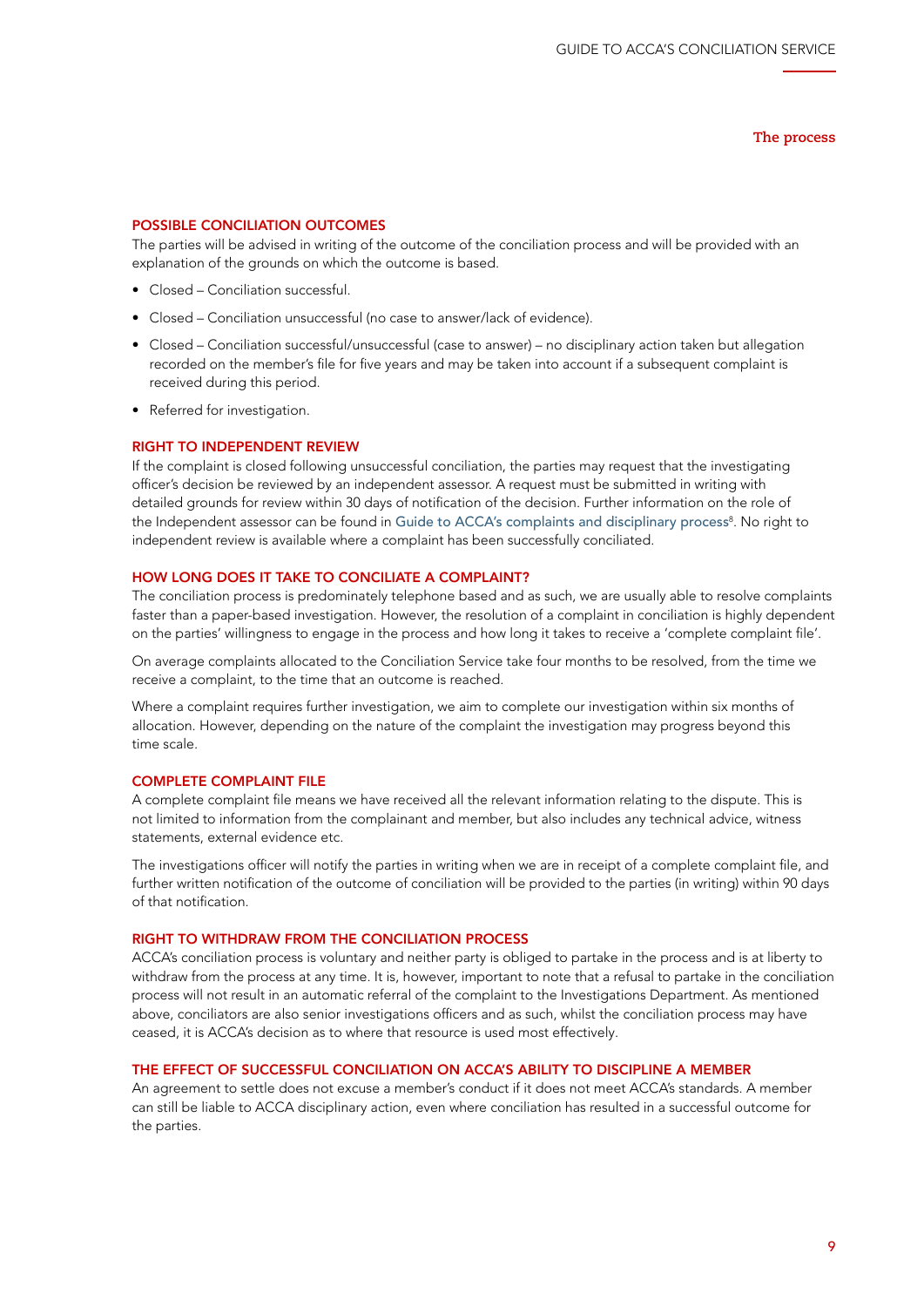# <span id="page-9-0"></span>**The impact of conciliation**

#### THE LEGAL EFFECT OF A CONCILIATION AGREEMENT

Any settlement agreed upon during ACCA's conciliation process, is not legally binding on either party to the process and is not enforceable by law. However, ACCA does not resolve disputes by imposing solutions, therefore parties to the process normally honour the agreements they arrive at.

Parties to ACCA's conciliation process are advised that:

- they have a choice as to whether or not to agree to, or follow a proposed solution
- participation in the conciliation process does not prevent them from seeking redress through court proceedings
- the proposed solution may be different from an outcome determined by a court applying legal rules
- the proposed settlement is not legally binding.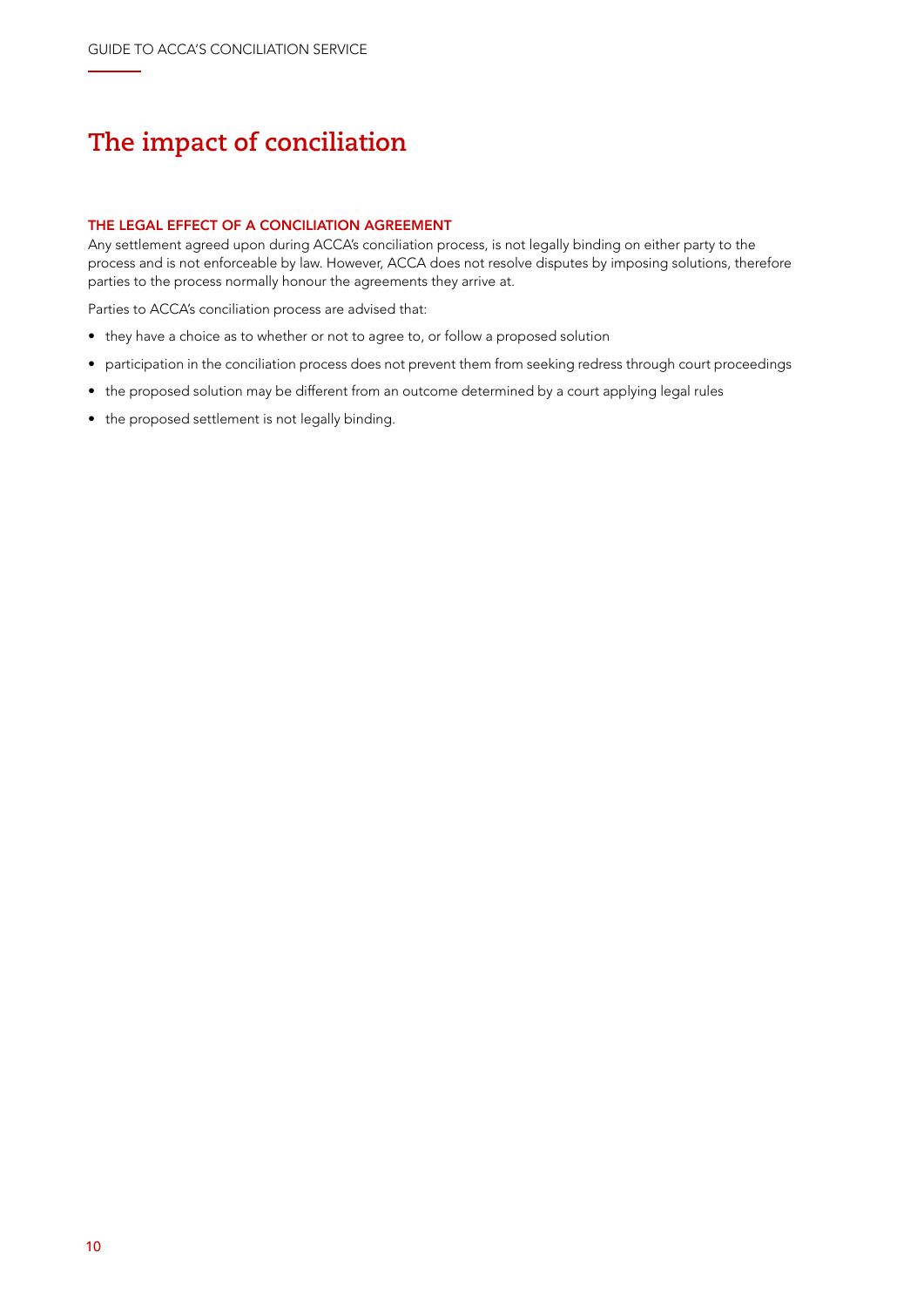### <span id="page-10-0"></span>**Further information**

#### **COMPENSATION**

ACCA's Conciliation Service does not have the power to compel a member to pay compensation to a complainant.

Making a complaint against a member is not a substitute for seeking damages or other redress through the courts. Therefore, while ACCA members or firms may be ordered to pay compensation if a complaint against them is referred to a Disciplinary Committee and found proved, the maximum sum payable is £1,000.

ACCA itself cannot provide compensation for any loss suffered.

#### COMPLAINTS ABOUT ACCA'S HANDLING OF A COMPLAINT

ACCA aims to ensure that the conciliation process is impartial and that both complainants and members are treated fairly. Any party who is unhappy with the way in which the conciliation has been handled is encouraged to raise his or her concerns with the investigating officer direct.

If the investigating officer is unable to allay your concerns, you may lodge a formal complaint by sending it to [complaintassessment@accaglobal.com](mailto:complaintassessment%40accaglobal.com?subject=). You will be sent details of our formal complaints handling procedures including details of the oversight regulator to whom you may escalate any concerns if you are not able to obtain reassurance through our own procedures.

The investigating officer's manager will normally conduct a review of the way in which the conciliation has been handled. In appropriate cases, a review will be conducted by an independent assessor. Such a review is limited to the handling of the conciliation and is not a way of appealing a decision.

#### THE ACCA MEDIATION AND ARBITRATION SCHEMES

ACCA has an agreement with the Chartered Institute of Arbitrators to set up and independently administer The *ACCA Mediation Scheme* and The *ACCA Arbitration Scheme* independently from ACCA. Full details, including guidance notes and application forms, are available in the scheme documents on our website at [www.accaglobal.com](http://www.accaglobal.com) or in hard copy upon request from ACCA.

Copies can also be obtained direct from the Chartered Institute of Arbitrators by telephoning +44 (0)20 7421 7444. Further information about the Chartered Institute of Arbitrators can be found at <http://www.ciarb.org>

#### FURTHER INFORMATION

Further information about ACCA's Conciliation Service can be found in the [FAQs about the Conciliation Service](https://www.accaglobal.com/uk/en/footertoolbar/contact-us/make-a-complaint-about-an-acca-member/faqs-about-the-conciliation-service.html)<sup>9</sup> section of ACCA's website.

A full guide to ACCA's complaints and disciplinary process, inclusive of the investigation is available [here](https://www.accaglobal.com/content/dam/ACCA_Global/disc/complain/Guide-to-complaints-and-disciplinary-procedures.pdf)<sup>10</sup>.

<sup>9</sup> [https://www.accaglobal.com/uk/en/footertoolbar/contact-us/make-a-complaint-about-an-acca-member/faqs-about-the-conciliation-service.html](https://www.accaglobal.com/uk/en/footertoolbar/contact-us/make-a-complaint-about-an-acca-member/faqs)

<sup>10</sup> [https://www.accaglobal.com/content/dam/ACCA\\_Global/disc/complain/Guide-to-complaints-and-disciplinary-procedures.pdf](https://www.accaglobal.com/content/dam/ACCA_Global/disc/complain/Guide-to-complaints-and-disciplinar)